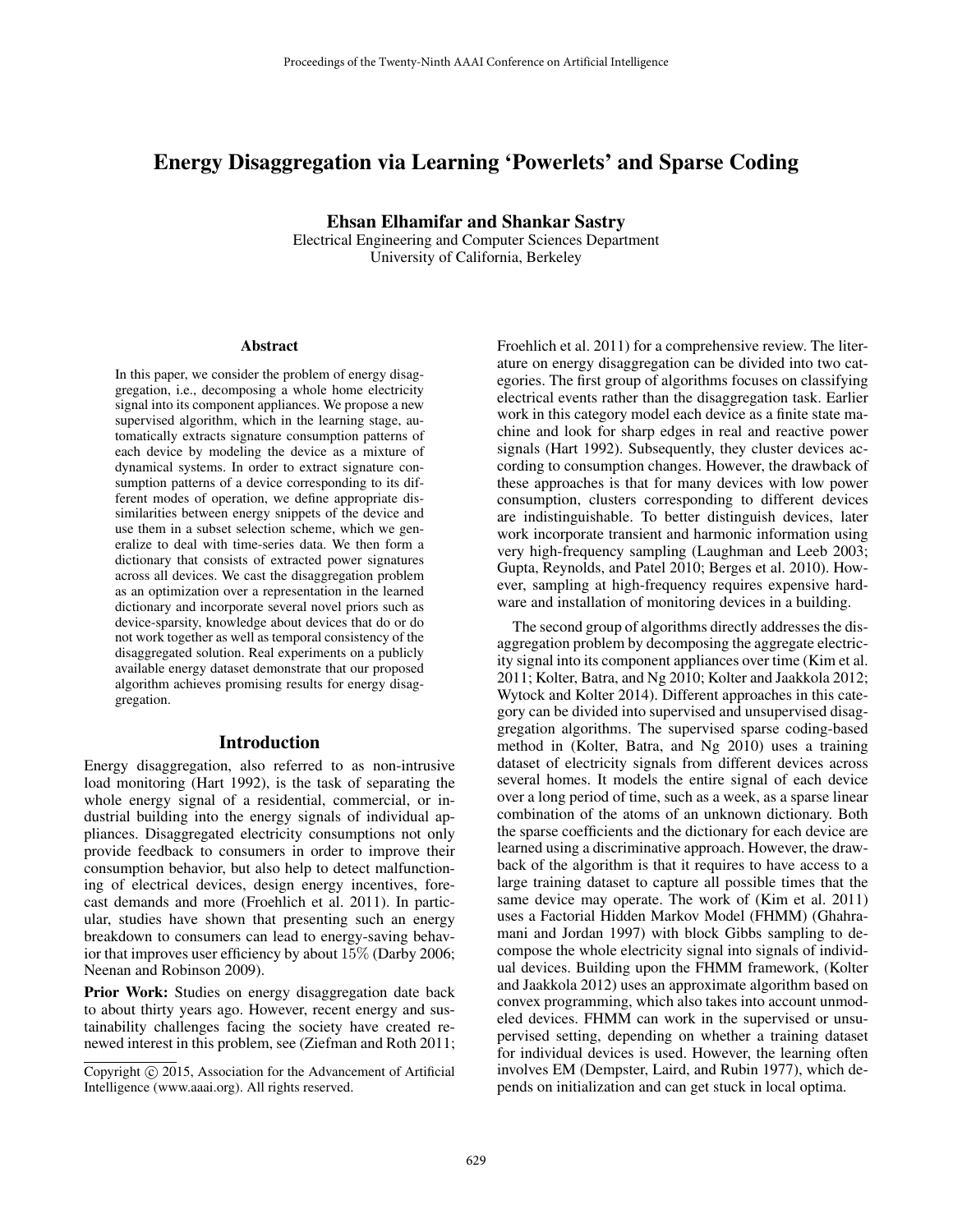Paper Contributions: In this paper, we propose a new supervised algorithm for the energy disaggregation problem. Given a training dataset of electricity consumptions from different devices, we automatically extract signature consumption patterns for each device using a convex programming scheme. To do so, we model the energy consumption of each device using a mixture of dynamical models corresponding to different operation modes of the device. We then find signature consumption patterns by defining an appropriate dissimilarity between pairs of energy snippets and selecting representative snippets, which we refer to a *powerlets*. To do so, we propose a subset selection framework by generalizing the state of the art to the case of dealing with timeseries data. Unlike EM-based methods (Kim et al. 2011; Kolter and Jaakkola 2012), whose performance depends on initialization and degrades by increasing the number of states, our framework relies on convex programming which is free of local optima issues. We use the extracted signature consumptions in order to build a dictionary that we refer to as the *powerlets dictionary* for the device. Unlike (Kolter, Batra, and Ng 2010) we do not require large amounts of training data and as few as a single home would be sufficient to build the dictionary. Our method also does not suffer from different consumption shifts in the signal. Moreover, the elements of our learned dictionaries correspond to snippets from actual energy signals instead of arbitrary vectors that are learned using sparse dictionary learning or EM. We collect powerlets of different devices into a dictionary that we use in order to disaggregate a whole energy signal. To perform disaggregation, we propose an optimization algorithm that searches for a representation of the aggregate signal in the learned dictionary by incorporating several types of priors on the solution such as device-sparsity, knowledge about devices that do or do not work together, and temporal consistency of the disaggregation. Finally, our real experiments on a publicly available dataset show that our framework achieves promising results for energy disaggregation.

### Energy Disaggregation Framework

In this section, we discuss our proposed energy disaggregation framework for determining the component appliance consumption from an aggregated electricity signal. In the next two sections, we describe in details each of the two stages of our framework in more details.

We assume that there are  $L$  electrical devices in a building, where  $x_i(t)$  denotes the energy signal of device i at time  $t \in \{1, 2, \ldots, T\}$ . Let  $\bar{x}(t)$  denote the aggregate energy signal, recorded by a smart meter, at time  $t$ . Thus, we can write

$$
\bar{x}(t) = \sum_{i=1}^{L} x_i(t). \tag{1}
$$

Given only the whole power consumption  $\{\bar{x}(t)\}_{t=1}^T$ , the goal of energy disaggregation is to recover the power signal of each of the appliances, i.e., to estimate  $\{x_i(t)\}_{t=1}^T$  for  $i \in \{1, \ldots, L\}.$ 

In this paper, we take a supervised approach for energy disaggregation, where we assume that a training dataset of energy signals from different devices is available. We propose an energy disaggregation framework that consists of two steps. First, we learn a dictionary of power consumption signatures from different devices using the training dataset. Then, we decode the aggregate energy signal in the learned dictionary using an optimization scheme, which incorporates different types of priors on the estimated device consumptions.

To address the disaggregation problem, we take energy consumption windows of length  $w \leq T$  (typically  $w \lt T$ ) and denote the consumption of device  $i$  and the aggregate consumption in the interval  $[t, t + w - 1]$  by w-dimensional vectors  $y_i(t)$  and  $\bar{y}(t)$ , respectively. Our goal is to build a dictionary  $\boldsymbol{B} \in \mathbb{R}^{w \times N}$  such that a solution of

$$
\bar{\boldsymbol{y}}(t) = \boldsymbol{B}\boldsymbol{c}(t),\tag{2}
$$

with the right prior on  $c(t)$ , reveals the disaggregation of the whole energy signal. We form the dictionary  $\boldsymbol{B}$  as

$$
\boldsymbol{B} = [\boldsymbol{B}_1 \quad \boldsymbol{B}_2 \quad \cdots \quad \boldsymbol{B}_L] \in \mathbb{R}^{w \times N}, \tag{3}
$$

where  $B_i \in \mathbb{R}^{w \times N_i}$  denotes the subdictionary associated with the device i. Ideally,  $B_i$  should efficiently represent signals  $y_i(t)$  generated by device i.

In order to learn  $B_i$ , we use the fact that each device has several electricity consumption dynamics corresponding to different operation modes, as shown in Figure 1. Thus, our goal is to efficiently extract these consumption signatures in order to build a dictionary for each device. To do so, we model the energy signal of each device  $i$  using a mixture of dynamical systems, where each dynamical model captures an operation mode of the device. We define appropriate dissimilarities between energy snippets of each device  $i$  and use them in a subset selection scheme, which we generalize to deal with time-series data, to find the energy signatures. We use these signatures, which we refer to as powerlets, to form the dictionary  $B_i$ , which we refer to as the powerlets dictionary for device i.

Once we learn powerlets for all devices and form the dictionary  $B$ , we use the solution of  $(2)$  in order to decode a new aggregate energy signal. Notice that the solution of (2) is generally not unique since there are many combinations of powerlets that result in the same aggregate signal. Thus, we need to impose appropriate priors and constraints on the solution  $c(t)$ . Moreover, since a new aggregate signal may contain noise and unmodeled energy components, we search for an approximate solution for (2) instead of an exact solution. As a result, we propose to solve the optimization program

$$
\min_{\{\mathbf{c}(t)\}_{t=1}^T} \lambda \rho(\mathbf{c}(1), \dots, \mathbf{c}(T)) + \sum_{t=1}^T \ell(\bar{\mathbf{y}}(t) - \mathbf{B}\mathbf{c}(t)) \quad (4)
$$
\n
$$
\text{s.t. } \mathbf{1}^\top \mathbf{c}_i(t) \leq 1, \ \mathbf{c}_i(t) \in \{0, 1\}^{N_i}, \ \forall t, i.
$$

The function  $\rho(\cdot)$  incorporates several types of priors on the solution, such as device-sparsity, knowledge about devices that work simultaneous or sequentially and temporal smoothness. The function  $\ell(\cdot)$  incorporates the appropriate loss function for representing the whole electricity signal in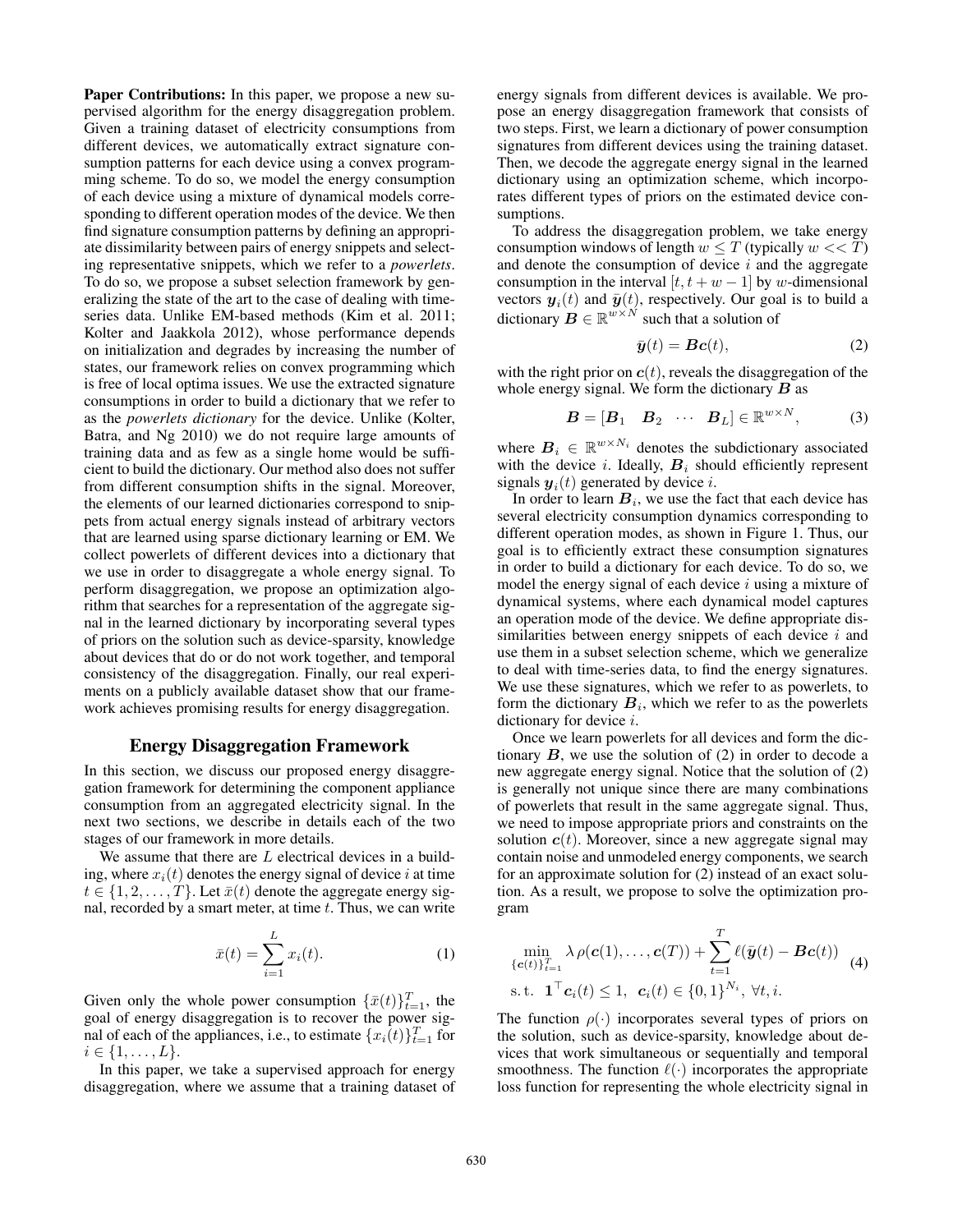

Figure 1: Energy consumption signals of different devices typically consist of distinct consumption patterns corresponding to different modes of the operation of the device. Left: energy signal of a fridge. Right: energy signal of a dishwasher. Horizontal and vertical axes correspond to time and power consumption, respectively.

the dictionary  $B$ . Finally, the constraints ensure that, at each time instant, for operating devices we select one powerlet from the subdictionary associated with that device and for devices that are not working we select no powerlets.

#### Learning Powerlets Dictionary

In this section, we consider the problem of learning a dictionary that captures consumption dynamics of different devices. We use a training dataset of energy signals  ${x_i(t)}_{t=1}^{T_i}$ for each device  $i = 1, ..., L$  to learn a dictionary  $B_i \in$  $\mathbb{R}^{w \times N_i}$  that captures distinct consumption patterns of the device i. To do so, we model the electricity signal of each device  $i$  using a mixture of dynamical systems, where each dynamical system represents a different operation mode of the device. For each device  $i$  at each time instant  $t$ , we extract energy snippets of length  $w$ , defined as

$$
\mathbf{y}_i(t) \triangleq \begin{bmatrix} x_i(t) & x_i(t+1) & \cdots & x_i(t+w-1) \end{bmatrix}^\top \in \mathbb{R}^w. \tag{5}
$$

Given the collection of vectors  $\{\boldsymbol{y}_i(t)\}_{t=1}^{T_i-w+1}$ , our goal is to find a compact dictionary  $\boldsymbol{B}_i \in \mathbb{R}^{w \times N_i}$ , with  $N_i \ll T_i$ , that efficiently represents the energy vectors from the device. To do so, we use a subset selection scheme to find representative vectors from  $\{\boldsymbol{y}_i(t)\}$ . Given the fact that  $\{\boldsymbol{y}_i(t)\}_{t=1}^{T_i-w+1}$ correspond to sequential vectors, we generalize the subset selection algorithm in (Elhamifar, Sapiro, and Sastry 2014; Elhamifar, Sapiro, and Vidal 2012), which deals with static data, to time-series data.

Remark 0.1 *While it is possible to use dictionary learning algorithms such as (Aharon, Elad, and Bruckstein 2006; Mairal et al. 2008), it is advantageous to learn the dictio*nary by finding representatives of  $\{\boldsymbol{y}_i(t)\}_{t=1}^{T_i-w+1}$  instead *of potentially arbitrary vectors in* R w *. This comes from the fact that each device often exhibits several distinct consumption patterns, as shown in Figure 1. In addition, while stateof-the-art dictionary learning solve the non-convex problem of simultaneously finding the dictionary and the representation, hence are prone to local minima, our method which selects representatives of a dataset is convex and free of local minima issues.*

### Sparse Subset Selection For Sequential Data

In this section, we review the Dissimilarity-based Sparse subset Selection (DS3) algorithm (Elhamifar, Sapiro, and

Sastry 2014; Elhamifar, Sapiro, and Vidal 2012) for finding representatives of a dataset and extend the algorithm to deal with sequential observations.

Assume that we are given nonnegative dissimilarities  ${d_{ij}}_{i,j=1,...,N}$  between pairs of N data points, where  $d_{ij}$ denotes how well the data point  $i$  represents the data point  $j$ . The smaller the value of  $d_{ij}$  is, the better i represents j. The dissimilarity matrix  $\mathbf{D} \in \mathbb{R}^{N \times N}$  is then formed by collecting  $d_{ij}$ 's as its entries.

Given  $D$ , the goal is to find a few data points that well represent the dataset. To do so, (Elhamifar, Sapiro, and Sastry 2014; Elhamifar, Sapiro, and Vidal 2012) propose a convex optimization framework by introducing a matrix  $Z \in$  $\mathbb{R}^{N \times N}$  whose each entry  $z_{ij} \in [0, 1]$  indicates the probability that point  $i$  becomes a representative of point  $j$ . In order to select a few representatives that well encode the collection of data points, the following minimization program is proposed

$$
\min \ \gamma \|\mathbf{Z}\|_{\infty,1} + \text{tr}(\mathbf{D}^{\top}\mathbf{Z}) \quad \text{s.t.} \quad \mathbf{Z} \ge 0, \ \mathbf{1}^{\top}\mathbf{Z} = \mathbf{1}^{\top}, \tag{6}
$$

where  $||Z||_{\infty,1} \triangleq \sum_{i=1}^{N} ||Z_{i*}||_{\infty}$  is the convex surrogate for counting the number of nonzero rows of  $Z$ , with  $Z_{i*}$ denoting the *i*-th row of Z. Also,  $tr(\mathbf{D}^{\top} \mathbf{Z})$ , with  $tr(\cdot)$  denoting the trace operator, is the encoding cost of data points via representatives. The constraints of the optimization program ensure that each column of  $Z$  is a probability vector. The regularization parameter  $\gamma > 0$  puts a trade-off between the encoding cost and the number of representatives, where a smaller value of  $\gamma$  results in obtaining more representatives and vice versa. One can find representatives from indices of nonzero rows of the solution of (6).

Notice that for problems such as energy disaggregation where the observations have a sequential nature, the formulation in (6) does not take into account such structure of the data. More specifically, one should notice that consecutive observations j and  $j + 1$  should ideally have similar representatives except when a switch in the device dynamics occurs. Thus, denoting the j-th column of  $Z$  by  $Z_{*j}$ , we would like to minimize the cost  $\sum_{j} I(\|\boldsymbol{Z}_{*j} - \boldsymbol{Z}_{*j+1}\|_2)$ , where  $I(\cdot)$  denotes the indicator function, which is zero when its argument is zero and is one otherwise. In other words, we would like to obtain similar representatives for consecutive data points except at instances where a switch in the dynamics happens. Thus, to obtain representatives of sequential observations, we propose to solve the convex program

$$
\min \gamma ||Z||_{\infty,1} + \gamma' \sum_{j} ||Z_{*j} - Z_{*j+1}||_2 + \text{tr}(\mathbf{D}^\top Z)
$$
  
s.t.  $Z \ge 0$ ,  $\mathbf{1}^\top Z = \mathbf{1}^\top$ , (7)

where  $\gamma' > 0$  and we use the standard convex relaxation for  $\sum_j I(||\mathbf{Z}_{*j} - \mathbf{Z}_{*j+1}||_2)$  by dropping the indicator function.

#### Extracting Powerlets

To capture electricity consumption signatures, we model each device  $i$  using a mixture of dynamical systems, with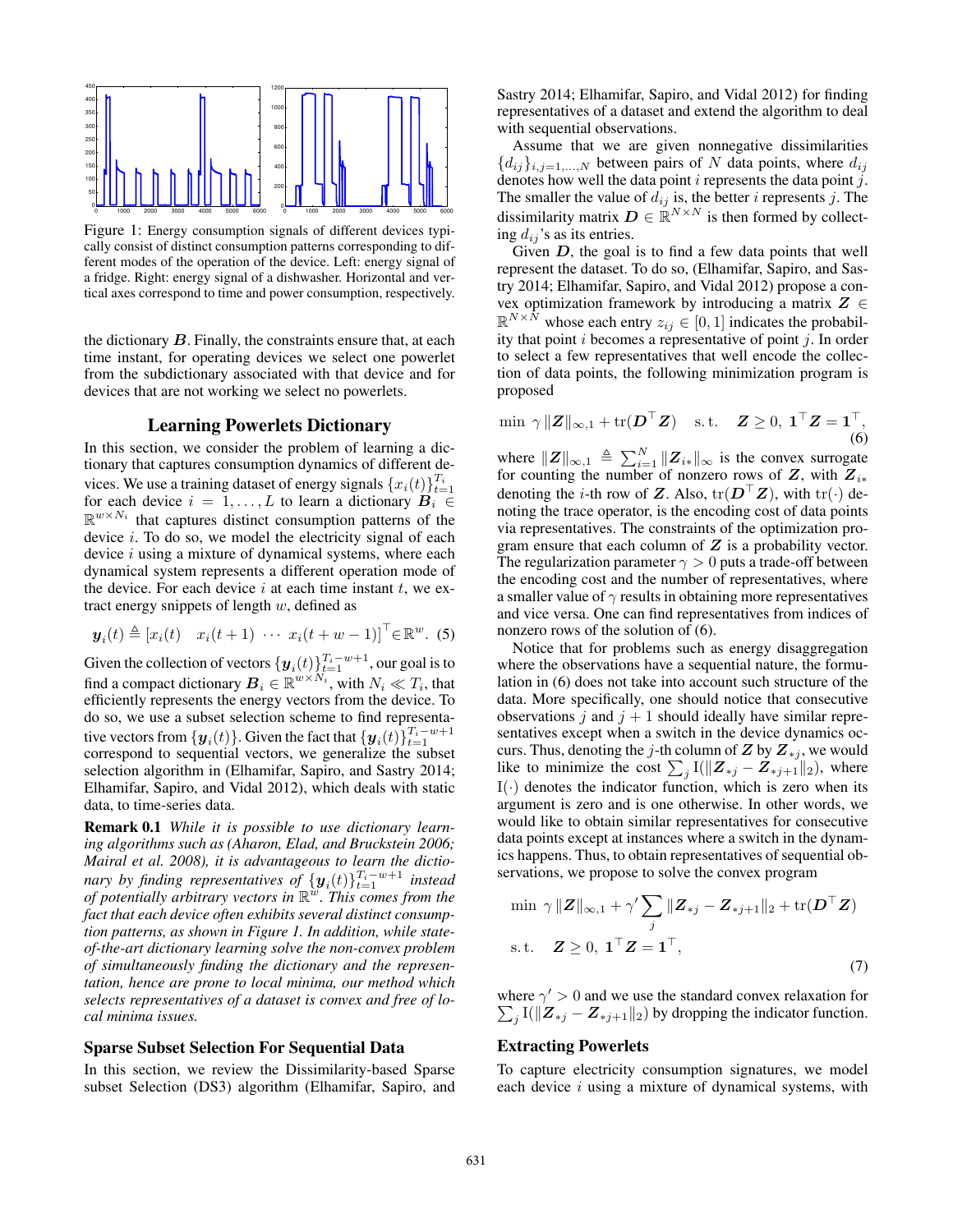each dynamical model representing a distinct consumption pattern. More specifically, for each vector  $\boldsymbol{y}_i(t)$ , we learn an ARX model with the parameter  $\beta_i(t)$  as

$$
x_i(t') = \beta_i(t)^\top \begin{bmatrix} \bm{r}_i(t') \\ 1 \end{bmatrix} + \varepsilon(t'), \ \ t' \in [t, t+w-1], \ \ (8)
$$

where  $\beta_i(t) \in \mathbb{R}^{m+1}$  denotes the parameter of an m-th order ARX model and  $r_i(t')$ , called the regressor, is defined as

$$
\boldsymbol{r}_i(t') \triangleq \begin{bmatrix} x_i(t'-1) & \cdots & x_i(t'-m) \end{bmatrix}^\top \in \mathbb{R}^m. \qquad (9)
$$

The parameters  $\beta_i(t)$  are then learned using the leastsquares approach. We define a dissimilarity between a pair of vectors  $y_i(t_1)$  and  $y_i(t_2)$  such that vectors that come from the same dynamical model are close and vectors from different models are far. To compute how well  $\boldsymbol{y}_i(t_1)$  represents  $y_i(t_2)$ , we use the model  $\beta_i(t_1)$  learned from  $y_i(t_1)$ and compute

$$
d(\boldsymbol{y}_i(t_1), \boldsymbol{y}_i(t_2)) \triangleq \frac{1}{w} \sum_{t'=t_2}^{t_2+w-1} (x_i(t') - \beta_i(t_1)^\top \begin{bmatrix} \boldsymbol{r}_i(t') \\ 1 \end{bmatrix})^2.
$$
\n(10)

We then form the dissimilarity matrix for device  $i$ , which we denote by  $D_i$ , and solve the optimization program in (7) to find representative consumption signatures, which we refer to as powerlets of device  $i$ . We then form the powerlets dictionary  $B_i \in \mathbb{R}^{w \times N_i}$ , where  $N_i$  denotes the number of representative vectors for device i.

# Aggregate Energy Decoding

In this section, we consider the problem of energy disaggregation in the powerlets dictionary learned from all devices. We consider the aggregate signal  $\{\bar{x}(t)\}_{t=1}^T$  and define

$$
\bar{\boldsymbol{y}}(t) \triangleq [\bar{x}(t) \quad \bar{x}(t) \quad \cdots \quad \bar{x}(t+w-1)]^{\top} \in \mathbb{R}^w. \tag{11}
$$

Thus, the vector  $\bar{y}(t)$  contains the aggregate energy consumption of the building in the interval  $[t, t + w - 1]$ . In order to disaggregate the energy signal, we search for a representation of  $\bar{y}(t)$  in the powerlets dictionary B as

$$
\bar{\boldsymbol{y}}(t) = \boldsymbol{B}\boldsymbol{c}(t),\tag{12}
$$

where  $\mathbf{c}(t) \triangleq [\mathbf{c}_1(t) \cdots \mathbf{c}_L(t)]^\top \in \mathbb{R}^N$  and  $\mathbf{c}_i(t) \in \mathbb{R}^{N_i}$ denotes the coefficient subvector associated with  $B_i$ .

Notice that (12) often admits many solutions for a given  $\bar{y}(t)$ , since different combinations of powerlets can lead to the same aggregate signal. Thus, we need to incorporate constraints and priors on the solution that capture realistic assumptions on the way the aggregate energy signal is generated. To do so, we first incorporate the constraint that since powerlets correspond to actual power consumption signatures, we should select at most one powerlet from each device. Thus, we impose the constraint

$$
\mathbf{1}^{\top} \mathbf{c}_i(t) \leq 1, \ \mathbf{c}_i(t) \in \{0, 1\}^{N_i}, \tag{13}
$$

where 1 denotes a vector of all ones of appropriate dimension. Next, we impose priors on the structure of the coefficient vector  $c(t)$ .

# Device-Sparsity Prior

It is often the case that different combinations of powerlets from different groups of devices lead to the same aggregate signal. For instance, a combination of lighting, fridge, dishwasher and heating as well as a combination of more than twenty different devices, which mostly consume small amounts of power, may construct the same aggregate energy signal at a particular time instant. Thus, it is natural to impose a device-sparsity constraint on the solution  $c(t)$ , preferring representations that use smaller number of operating devices. This can be achieved by minimizing

$$
\rho_1(\boldsymbol{c}(t)) \triangleq \sum_{i=1}^L \mathrm{I}(\|\boldsymbol{c}_i(t)\|_2), \qquad (14)
$$

which counts the number of devices that participate in the reconstruction of the aggregate signal. Given the constraints in  $(13)$ , we can rewrite  $(14)$  as

$$
\rho_1(\mathbf{c}(t)) = \sum_{i=1}^L (\mathbf{1}^\top \mathbf{c}_i(t))^2 = \mathbf{c}(t)^\top \mathbf{1} \mathbf{1}^\top \mathbf{c}(t), \qquad (15)
$$

since  $\mathbf{1}^\top \mathbf{c}_i(t) = 1$  when  $\|\mathbf{c}_i(t)\|_2$  is nonzero and  $\mathbf{1}^\top \mathbf{c}_i(t) =$ 0 otherwise.

### Co-occurrence Prior

It is often the case that some devices in a building work together around the same time, e.g., kitchen appliances, while some devices often do not work at the same time. In this section, we show that our framework can efficiently incorporate such priors. We discuss only two cases and the reader would notice that derivations for other cases would be similar.

**Case A:** device  $i$  is on/off if and only if device  $j$  is on/off. In this case, we should have  $\mathbf{1}^\top \mathbf{c}_i(t) = \mathbf{1}^\top \mathbf{c}_j(t)$ . As a result, we would like to minimize the objective function

$$
\rho_{2a}(\boldsymbol{c}(t)) \triangleq \frac{1}{2} \sum_{(i,j) \in \mathbb{A}} (\boldsymbol{e}_i^{\top} \boldsymbol{c}(t) - \boldsymbol{e}_j^{\top} \boldsymbol{c}(t))^2
$$
\n
$$
= \frac{1}{2} \boldsymbol{c}(t)^{\top} (\sum_{(i,j) \in \mathbb{A}} (\boldsymbol{e}_i - \boldsymbol{e}_j) (\boldsymbol{e}_i - \boldsymbol{e}_j))^{\top} \boldsymbol{c}(t),
$$
\n(16)

where  $e_i \in \mathbb{R}^N$  denotes a vector whose entries corresponding to powerlets from device  $i$  are one and the rest of its entries are zero. The set A indicates the set of all pairs of devices that work simultaneously.

**Case B:** if device  $i$  is on, then device  $j$  is off. In this case, we do not want the two devices to be working at the same time. We can cast this as minimizing the objective function

$$
\rho_{2b}(\boldsymbol{c}(t)) \triangleq \sum_{(i,j)\in\mathbb{B}} (\boldsymbol{e}_i^\top \boldsymbol{c}(t)) (\boldsymbol{e}_j^\top \boldsymbol{c}(t)) \n= \frac{1}{2} \boldsymbol{c}(t)^\top (\sum_{(i,j)\in\mathbb{B}} \boldsymbol{e}_i^\top \boldsymbol{e}_j + \boldsymbol{e}_j^\top \boldsymbol{e}_i) \boldsymbol{c}(t),
$$
\n(17)

where B denotes the set of all pairs of devices that belong to this case.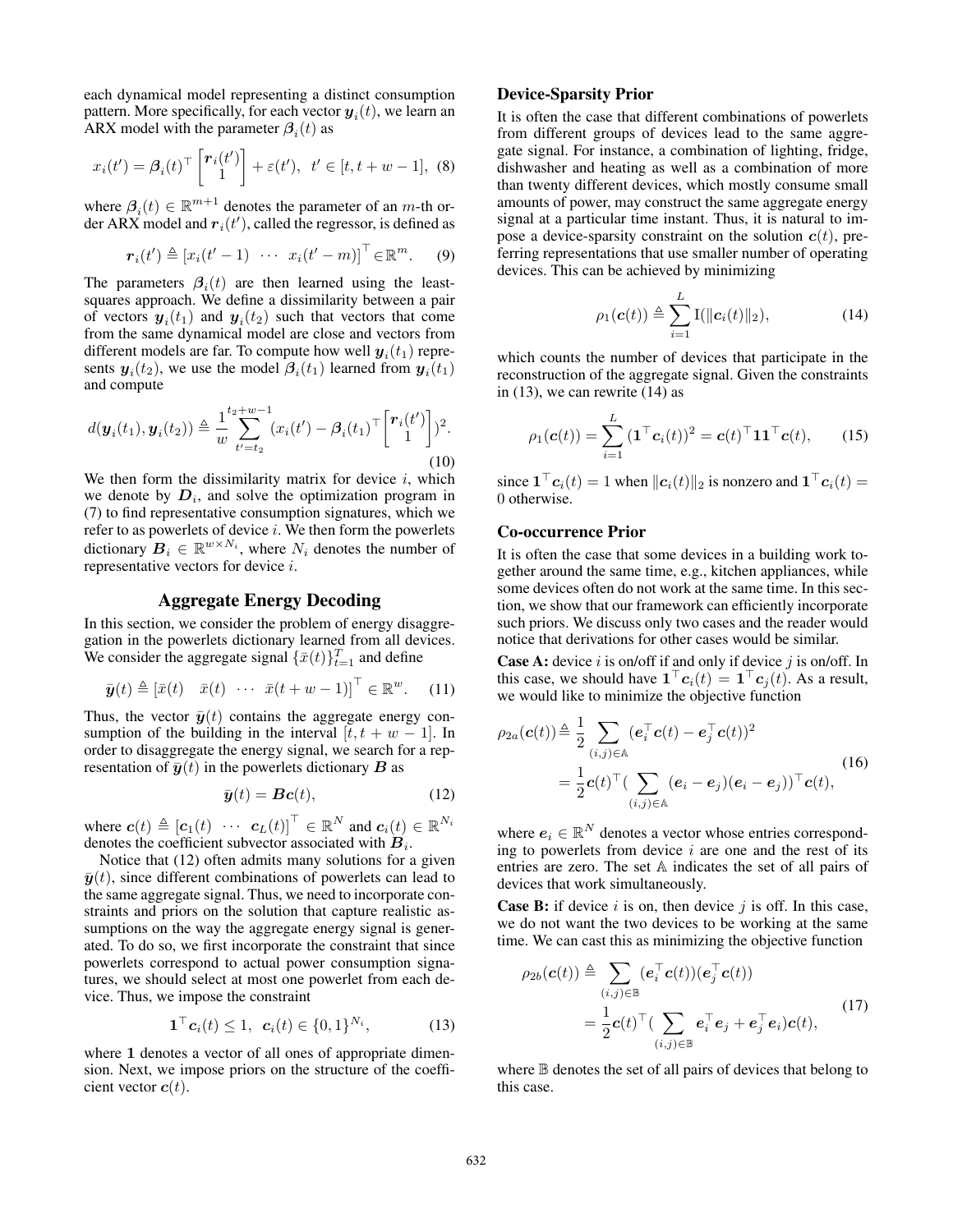### Temporal Smoothness Prior

Given the fact that for each device  $i, |\mathbf{1}^\top \mathbf{c}_i(t) - \mathbf{1}^\top \mathbf{c}_i(t+1)|$ is zero except at times when it turns on or off and the fact that such switching does happen at a small number of time instants compared to the entire time period, we would like to minimize the objective function

$$
\rho_3(\{\mathbf{c}(t)\}_{t=1}^T) = \sum_{i=1}^L \sum_{t=1}^{T-1} |\mathbf{1}^\top \mathbf{c}_i(t) - \mathbf{1}^\top \mathbf{c}_i(t+1)|. \tag{18}
$$

Notice that the above cost function allows to change the active powerlet within a dictionary of each device without paying penalty, only counting if the device gets on or off.

#### Disaggregation Optimization

Considering all the constraints and priors studied so far, we propose to solve the optimization program

$$
\min \lambda \rho(\{\mathbf{c}(t)\}_{t=1}^T) + \sum_{t=1}^T \ell(\bar{\mathbf{y}}(t) - \mathbf{B}\mathbf{c}(t))
$$
\n
$$
\text{s.t. } \mathbf{1}^\top \mathbf{c}_i(t) \le 1, \ \mathbf{c}_i(t) \in \{0, 1\}^{N_i}, \ \forall t, i.
$$
\n
$$
(19)
$$

where the composite prior on the coefficients is defined by

$$
\rho(\{\mathbf{c}(t)\}_{t=1}^T) \triangleq \sum_{t=1}^T \rho_1(\mathbf{c}(t) + \eta \sum_{t=1}^T (\rho_{2a}(\mathbf{c}(t)) + \rho_{2b}(\mathbf{c}(t))) + \eta' \rho_3(\{\mathbf{c}(t)\}_{t=1}^T),
$$
\n(20)

where  $\eta, \eta' > 0$  are regularization parameters and  $\ell(\cdot)$  denotes the loss function. Typically, we choose  $\ell(\cdot) = \| \cdot \|_1$ , which provides robustness to robustness to errors, transients and unmodeled dynamics. Once we solve the optimization program (19) and obtain  $c^*(t)$ , we estimate the energy consumption of each device at time t by  $\hat{\boldsymbol{y}}_i(t) = \boldsymbol{B}_i \boldsymbol{c}_i^*(t)$ .

# Experiments

In this section, we evaluate our proposed energy disaggregation framework on the real-world REDD dataset (Kolter and Johnson 2011), a large publicly available dataset for electricity disaggregation. The dataset consists of power consumption signals from six different houses, where for each house, the whole electricity consumption as well as electricity consumptions of about twenty different devices are recorded. The signals from each house are collected over a period of two weeks with a high frequency sampling rate of 15kHz. We exclude House 5 data from our experiments, since, for the majority of devices, it contains very few or no events in the entire recording period. We refer to our method as Powerlet-based Energy Disaggregation (PED) algorithm.

### Experimental Settings

Since our framework can work with both high-frequency and low-frequency signals and given the fact that lowfrequency sampling is more practical, less costly and more challenging, we use the low-frequency sampling rate of 1Hz. To learn the dictionary of powerlets for each device in a



Figure 2: Effect of the regularization parameter  $\lambda$  on the disaggregation accuracy of our proposed algorithm for houses in the REDD dataset.

house, we use the first week of recorded electricity signals for training and use the rest of data for testing. We choose a window size of  $w = 15$ . It is important to note that a small window size results in lower performance, due to overemphasizing transients when building the dictionary, while a large window size results in having different dynamics or operation modes of a device within a given window, hence obtaining lower performance. With a sampling rate of 1Hz, typically,  $w \in [10, 50]$  corresponds to temporal windows that capture transients and contain electricity from a single operation mode. We model each device as a mixture of dynamical systems of the form (8), where we set the model order to be  $m = 3$  (the experimental results are robust to other choices of  $m$  around this value). We use our subset selection scheme in (7) to extract about 20 powerlets for each device. Thus, we obtain a compact dictionary  $\bm{B}$  in our method, which typically consists of a few hundred powerlets. In order to perform disaggregation using the optimization program (19), we set  $\lambda = 30$  and  $\eta = \eta' = 1$  and use the prior that kitchen appliances typically work together (without this prior we obtain between 3% and 5% lower performance). To implement (19), we use the standard integer programming solver of MOSEK. With  $w = 15$  and 400 powerlets and without the temporal smoothness prior, it takes about 12 seconds to perform disaggregation on a temporal window of 15 seconds. As a result, our method can perform disaggregation in real-time. However, it is important to mention that we can make use of the standard convex relaxation by using the constraint  $c_{ij} \in [0,1]^{N_i}$  instead of binary constraints on  $c_i$  elements and solve the resulting problem using faster algorithms such as ADMM or Proximal methods. However, since the integer programming formulation is our desired formulation that, given the compact size of our dictionaries, can be solved efficiently, we choose not to use convex relaxations in this paper. We leave investigating convex relaxations of our desegregation optimization for future work.

Once we solve the disaggregation optimization for the test aggregate electricity signal in a house, we compute the disaggregation accuracy, similar to (Kolter and Johnson 2011), by

disaggregation acc = 
$$
1 - \frac{\sum_{t \in \mathbb{W}} \sum_{i=1}^{M} ||\hat{\bm{y}}_i(t) - \bm{y}_i(t)||_1}{2 \sum_{t \in \mathbb{W}} ||\bar{\bm{y}}(t)||_1},
$$
(21)

where  $\mathbb{W} \triangleq \{1, w + 1, 2w + 1, ...\}$  and the 2 factor in the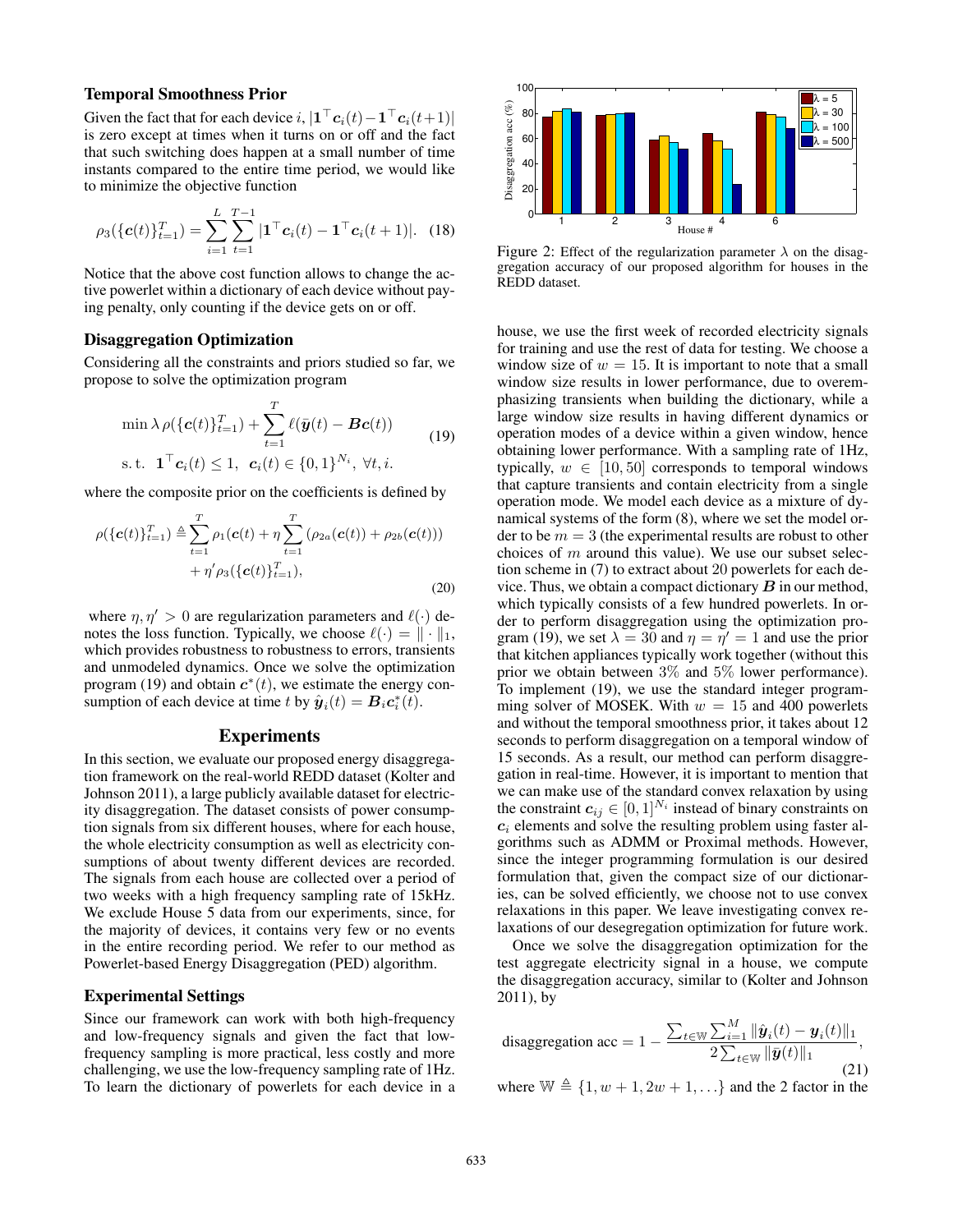Table 1: Energy disaggregation accuracies (%) of different algorithm over the six different houses in the REDD dataset.

|                | House 1           | House 2               | House 3               | House 4  | House 6           | Total    |
|----------------|-------------------|-----------------------|-----------------------|----------|-------------------|----------|
| Simple Mean    | 41.4\%            | 39.0%                 | 46.7%                 | 52.7\%   | 33.7%             | 42.7%    |
| <b>FHMM</b>    | $71.5\%$          | 59.6%                 | 59.6%                 | $69.0\%$ | 62.9%             | 64.5%    |
| PED (proposed) | $\textbf{81.6}\%$ | $\boldsymbol{79.0\%}$ | $\boldsymbol{61.8\%}$ | 58.5%    | $\mathbf{79.1}\%$ | $72.0\%$ |



Figure 3: Actual and estimated electricity consumption of refrigerator (top) and washer-dryer (bottom) for House 1 using our proposed framework.

denominator comes from the that that the absolute value results in "double counting" errors. We compare our method with the FHMM algorithm (in its supervised setting) (Kolter and Johnson 2011) and a Simple Mean prediction algorithm, which estimates the total consumption percentage of each device and predicts that the whole electricity signal breaks down according to this percentage at all times.

### Experimental Results

Figure 2 shows the disaggregation results of our algorithm for different houses as a function of the regularization parameter  $\lambda$  in the proposed optimization program (19). Notice that for a large range of the regularization parameter,  $\lambda \in [5, 100]$ , our algorithm performs well. However, for large values of  $\lambda$ , the performance can decrease, as the accuracy results for House 4 shows. This comes from the fact that by putting higher emphasis on the device-sparsity, i.e., having a smaller number of operating devices in the disaggregation results, the optimization prefers to set the contribution of devices with small consumption to zero.

Table 1 shows the disaggregation results for all the six



Figure 4: Pie charts showing actual energy consumption (left) and predicted energy consumption by our framework (right) for different devices in House 3 during one week.

houses in the REDD dataset, with  $\lambda = 30$  in our method. Notice that our algorithm performs significantly better than FHMM and the naive Simple Mean on the dataset, achieving about 7.5% higher accuracy overall. This comes from the fact that we have modeled and separated the two steps of learning a dictionary and performing disaggregation, focusing separately on a convex method for learning the desired dictionary of powerlets and on the desired disaggregation formulation. On the other hand, FHMM learns a dictionary using EM, which is prone to local optima, and uses approximate inference for disaggregation.

Figure 3 shows the actual and estimated energy consumption, obtained by our method, for two devices in the House 1. Notice that our method perfectly captures transients and different steady states in each device, thanks to our effective approach for building the powerlets dictionary, and achieves a close prediction to the actual energy consumption. Finally, Figure 4 shows the Pie charts corresponding to the actual and the predicted energy consumption by our algorithm for the House 3 over one week. Notice that the predicted consumption of our method is close to the actual consumption, achieving 81.8% accuracy. In fact, this accuracy is much higher than the one reported in Table 1 for House 3. This comes from the fact that while predicted consumption can be different from actual consumption at each time instant, e.g., due to prediction lag, if we aggregate the predictions over a longer time period, such errors decrease and we often obtain much higher accuracy.

#### **Conclusions**

In this paper, we proposed a new algorithm for energy disaggregation which consists of the two steps of learning a dictionary of power consumption signatures and a disaggregation optimization. To address the first step, we modeled each device as a mixture of dynamical systems, computed dissimilarities between energy snippets of each device using the learned models, and generalized state-of-the-art convex subset selection schemes to deal with sequential data